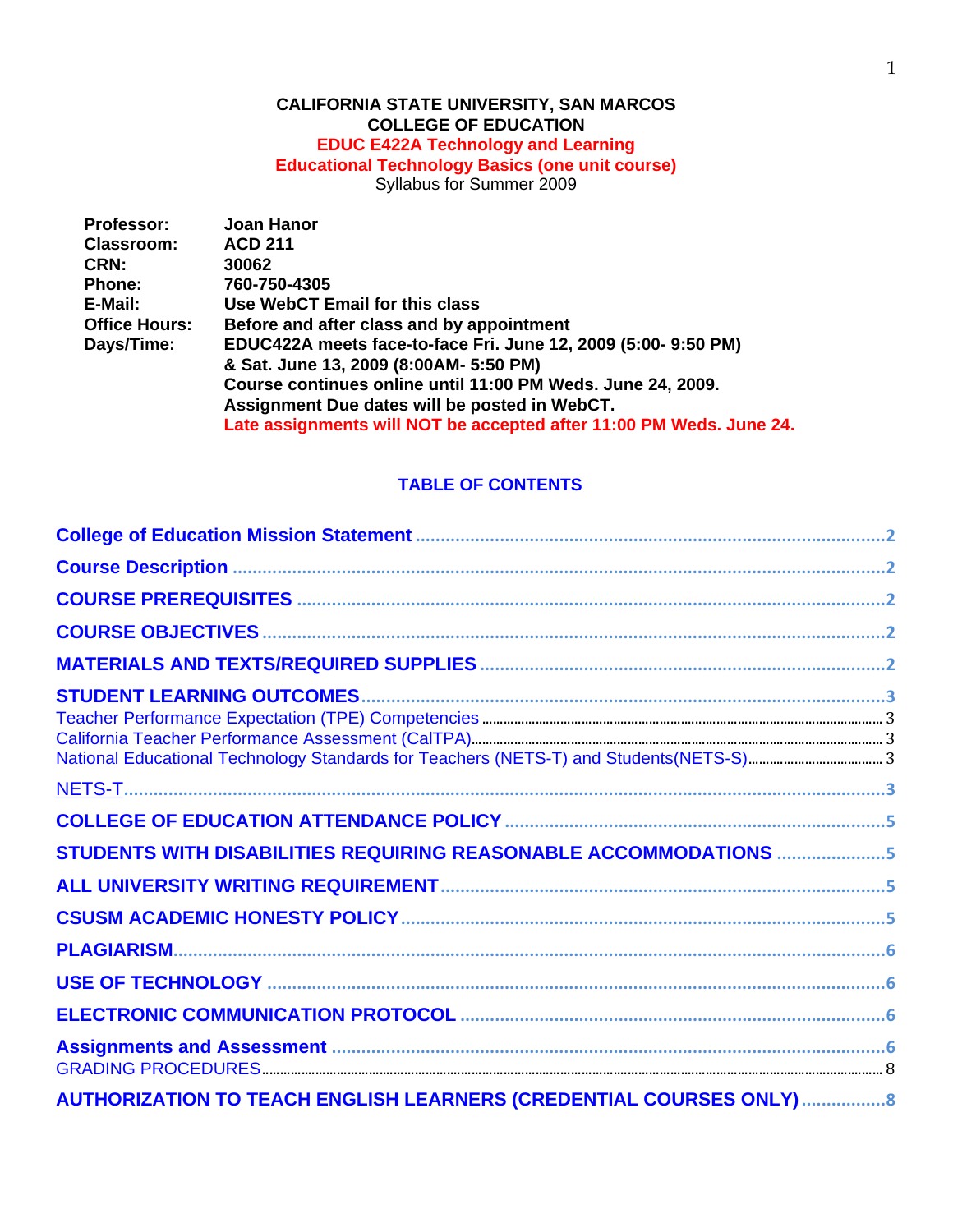# **College of Education Mission Statement**

The mission of the College of Education Community is to collaboratively transform public education by preparing thoughtful educators and advancing professional practices. We are committed to diversity, educational equity, and social justice, exemplified through reflective teaching, life-long learning, innovative research, and ongoing service. Our practices demonstrate a commitment to student-centered education, diversity, collaboration, professionalism, and shared governance. (Adopted by the COE Governance Community October, 1997)

### **Course Description**

This one-unit course partially fulfills the technology competencies as identified by the California Commission on Teacher Credentialing (CCTC) and the College of Education's Teacher Performance Expectations (TPEs) in technology, and is being considered for satisfying the Computer Integration Requirement (CIR) for the Liberal Studies Program. This course is designed for teacher candidates who have met the campus-wide Computer Competency Requirement (CCR) and anticipate entrance into the teacher preparation program.

This course sets the stage for addressing the standards in the credential program through exploration of Technology Operations and Concepts, Productivity and Professional Practice and Social Ethical, Legal and Human Issues. This course prepares teacher candidates to apply specific educational technology-based applications in methods courses for implementation in teaching and learning with students as well as to their own professional growth. When entering the teacher education program, College of Education faculty assume teacher candidates have competency in the applications covered in this course, and, therefore, will make assignments requiring teacher candidates to apply these skills. **Students are required to complete the additional two one-unit technology components of 422 (b and c) in addition to successful completion of this course or provide evidence through the waiver process posted on the College of Education web site.** 

# **COURSE PREREQUISITES**

The prerequisite for this course is completion of the campus-wide computer competency requirement. This can be fulfilled by successful completion of one of the following:

- Taking the CSUSM CCR assessment or equivalent course (see details at http://www.csusm.edu/iits/support/ccr/index.html ) OR
- Completion of an approved computer literacy course at the community college level.
- Teacher assessment tool during  $1<sup>st</sup>$  class meeting.

### **COURSE OBJECTIVES**

Teacher candidates will demonstrate competency in:

- A. Meeting the ISTE standards I, V, and VI as outlined in syllabus.
- B. Approaching the ISTE standards II, III, and IV outlined in syllabus.

### **MATERIALS AND TEXTS/REQUIRED SUPPLIES**

- A. ISTE Student Membership: (ww.iste.org) (\$54.00). **Must** be purchased at beginning of class. This is used in place of a textbook. Proof of membership is required to pass the course.
- B. Taskstream Account: www.taskstream.com (\$25 for one semester, or may be purchased for longer as this will be used in the CSUSM credential programs).
- C. Use of campus email account and WebCT for course communication (provided free).
- D. Print Card: Purchase on Campus. See details at http://www.csusm.edu/iits/support/printing/payforprint.html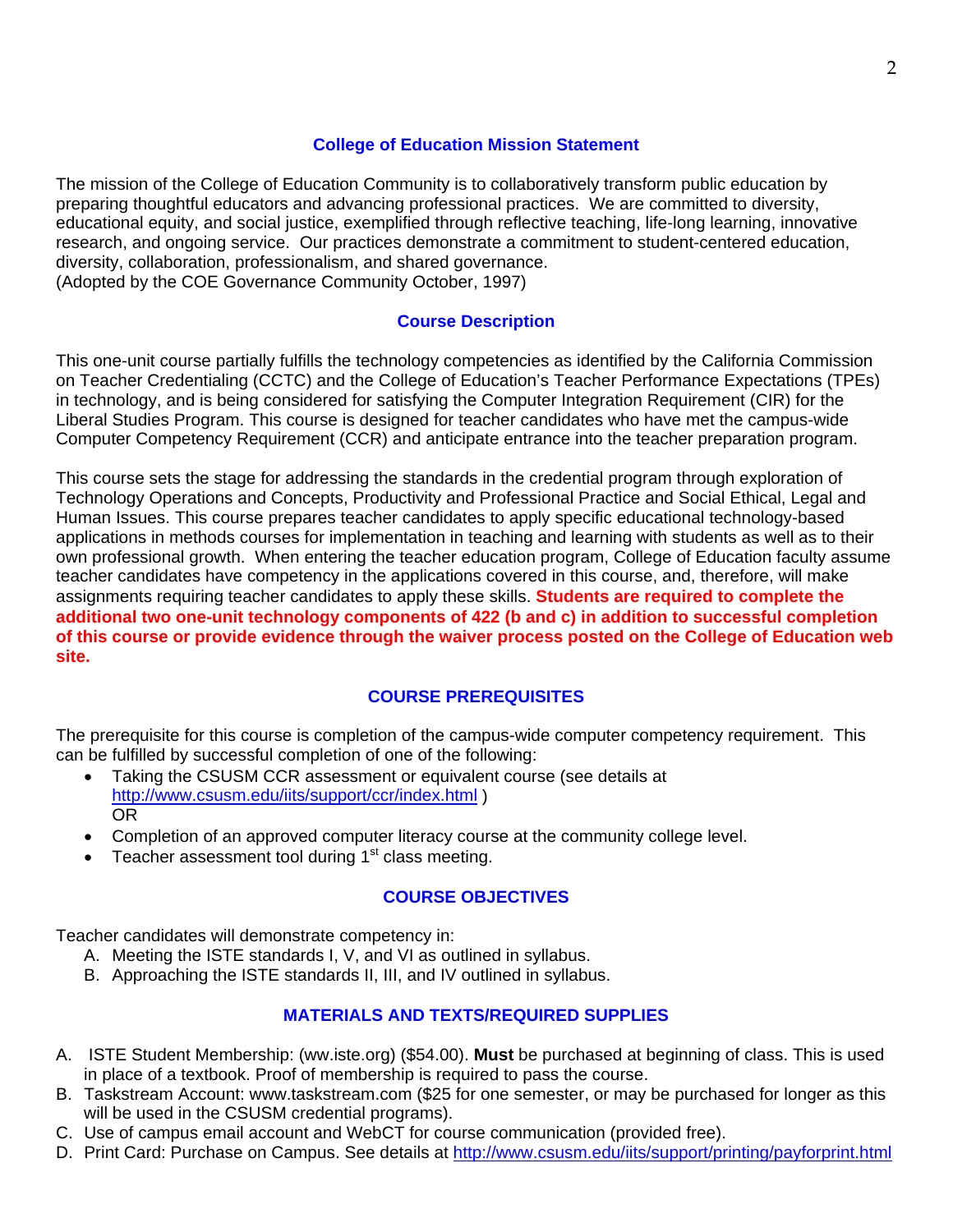E. USB (Thumb Drive) Students are responsible for saving backup copies of all assignments. All wordprocessed documents MUST be saved in Microsoft Word format, available on all campus computers.

NOTE: It is not necessary to purchase the educational software, as much of the specific software titles are available on the Web in demo-version.

### **STUDENT LEARNING OUTCOMES Teacher Performance Expectation (TPE) Competencies**

This course is designed to help teachers seeking the Multiple and Single Subjects Credential to develop the skills, knowledge, and attitudes necessary to assist schools and districts in implementing an effective program for all students. The successful candidate will be able to merge theory and practice in order to realize a comprehensive and extensive educational program for all students. The following TPEs are addressed in this course:

Primary Emphasis

TPE 14 CSUSM Educational Technology (Based on ISTE NETS: see below)

### **California Teacher Performance Assessment (CalTPA)**

Beginning July 1, 2008 all California credential candidates must successfully complete a state-approved system of teacher performance assessment (TPA), to be embedded in the credential program of preparation. At CSUSM this assessment system is called the CalTPA or the TPA for short.

To assist your successful completion of the TPA a series of informational seminars are offered over the course of the program. TPA related questions and logistical concerns are to be addressed during the seminars. Your attendance to TPA seminars will greatly contribute to your success on the assessment.

Additionally, COE classes use common pedagogical language, lesson plans (lesson designs), and unit plans (unit designs) in order to support and ensure your success on the TPA and more importantly in your credential program.

The CalTPA Candidate Handbook, TPA seminar schedule, and other TPA support materials can be found on the COE website: http://www.csusm.edu/coe/CalTPA/ProgramMaterialsTPA.html

### **National Educational Technology Standards for Teachers (NETS-T) and Students(NETS-S)**

The International Society for Technology in Education (ISTE) embarked on a collaborative three-year process to update the national technology standards for students, teachers, and administrators. These are known as NETS-S, NETS-T and NETS-A. We will be using both NETS-T and NETS-S as our framework.

# NETS-T

ISTE's National Educational Technology Standards (NETS) serve as a guide for improved teaching and learning by educators. These standards help to measure proficiency and set aspirational goals for the knowledge, skills, and attitudes needed to succeed in today's Digital Age. All teachers should be prepared to meet the following standards and performance indicators.

#### **1. Facilitate and Inspire Student Learning and Creativity**

Teachers use their knowledge of subject matter, teaching and learning, and technology to facilitate experiences that advance student learning, creativity, and innovation in both face-to-face and virtual environments. Teachers:

**a.** promote, support, and model creative and innovative thinking and inventiveness

**b.** engage students in exploring real-world issues and solving authentic problems using digital tools and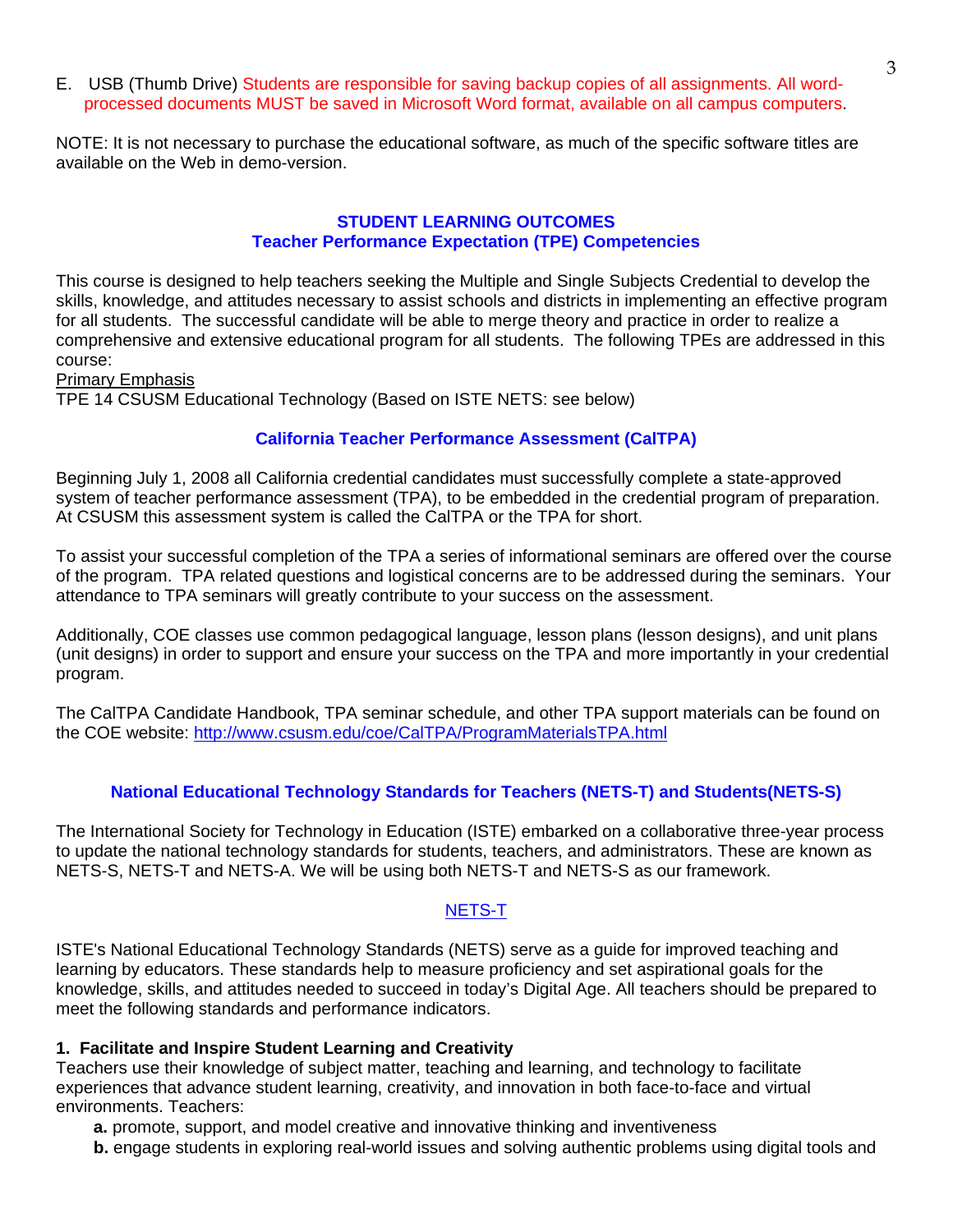resources

- **c.** promote student reflection using collaborative tools to reveal and clarify students' conceptual understanding and thinking, planning, and creative processes
- **d.** model collaborative knowledge construction by engaging in learning with students, colleagues, and others in face-to-face and virtual environments

# **2. Design and Develop Digital-Age Learning Experiences and Assessments**

Teachers design, develop, and evaluate authentic learning experiences and assessments incorporating contemporary tools and resources to maximize content learning in context and to develop the knowledge, skills, and attitudes identified in the NETS•S. Teachers:

- **a.** design or adapt relevant learning experiences that incorporate digital tools and resources to promote student learning and creativity
- curiosities and become active participants in setting their own educational goals, managing their own **b.** develop technology-enriched learning environments that enable all students to pursue their individual learning, and assessing their own progress
- **c.** customize and personalize learning activities to address students' diverse learning styles, working strategies, and abilities using

digital tools and resources

**d.** provide students with multiple and varied formative and summative assessments aligned with content and technology

standards and use resulting data to inform learning and teaching

# **3. Model Digital-Age Work and Learning**

Teachers exhibit knowledge, skills, and work processes representative of an innovative professional in a global and digital society. Teachers:

- **a.** demonstrate fluency in technology systems and the transfer of current knowledge to new technologies and situations
- **b.** collaborate with students, peers, parents, and community members using digital tools and resources to support student success and innovation
- **c.** communicate relevant information and ideas effectively to students, parents, and peers using a variety of digital-age media and formats
- **d.** model and facilitate effective use of current and emerging digital tools to locate, analyze, evaluate, and use information resources to support research and learning

# **4. Promote and Model Digital Citizenship and Responsibility**

 Teachers understand local and global societal issues and responsibilities in an evolving digital culture and exhibit legal and ethical

behavior in their professional practices. Teachers:

- including respect for copyright, intellectual property, and the appropriate documentation of sources **a.** advocate, model, and teach safe, legal, and ethical use of digital information and technology,
- **b.** address the diverse needs of all learners by using learner-centered strategies and providing equitable access to appropriate digital tools and resources
- **c.** promote and model digital etiquette and responsible social interactions related to the use of technology and information
- **d.** develop and model cultural understanding and global awareness by engaging with colleagues and students of other cultures using digital-age communication and collaboration tools

# **5. Engage in Professional Growth and Leadership**

Teachers continuously improve their professional practice, model lifelong learning, and exhibit leadership in their school and professional community by promoting and demonstrating the effective use of digital tools and resources. Teachers:

- **a.** participate in local and global learning communities to explore creative applications of technology to improve student learning
- **b.** exhibit leadership by demonstrating a vision of technology infusion, participating in shared decision making and community building, and developing the leadership and technology skills of others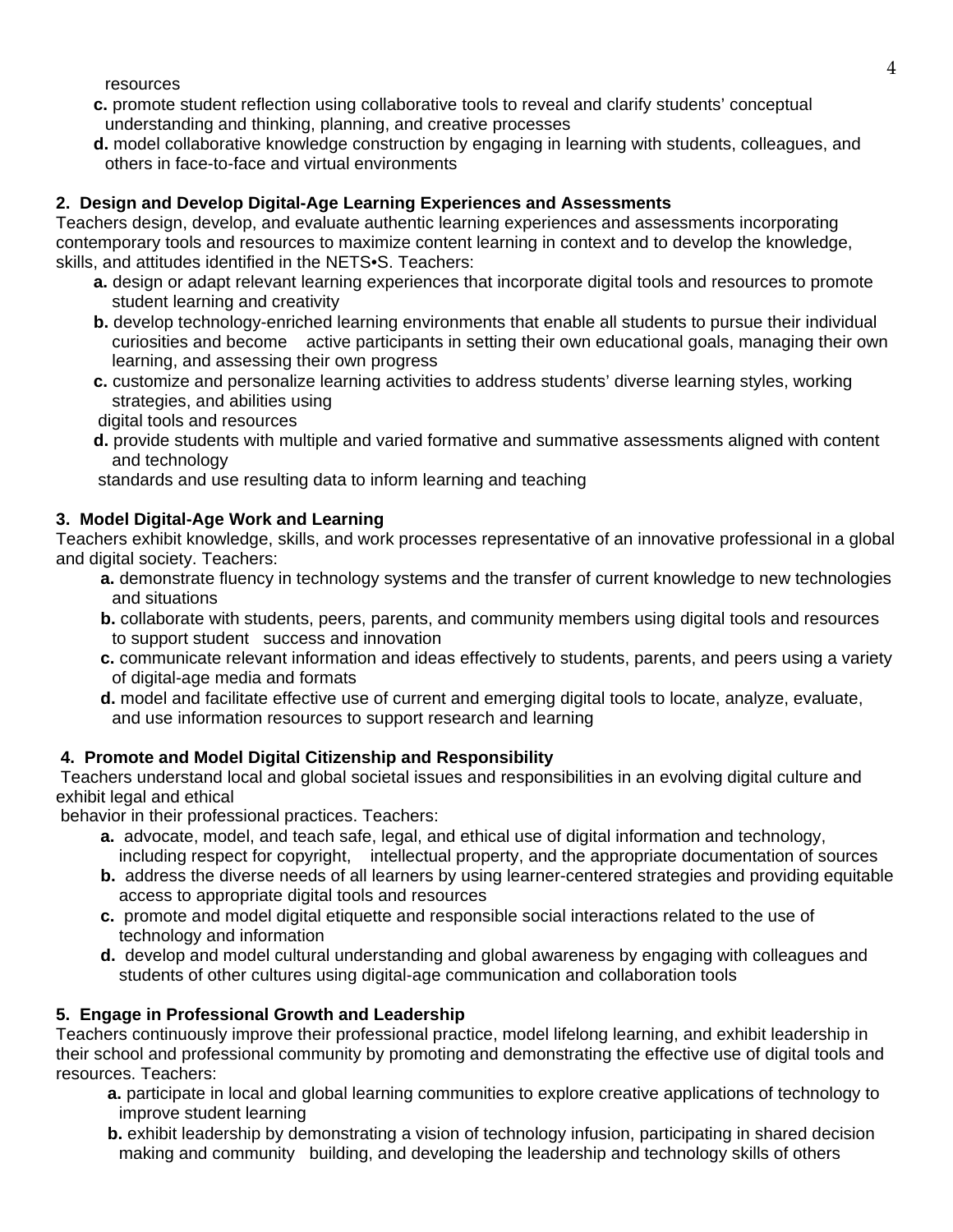**c.** evaluate and reflect on current research and professional practice on a regular basis to make effective use of existing and emerging digital tools and resources in support of student learning **d.** contribute to the effectiveness, vitality, and self-renewal of the teaching profession and of their school and community

#### **COLLEGE OF EDUCATION ATTENDANCE POLICY**

*Due to the dynamic and interactive nature of courses in the College of Education, all students are expected to attend all classes and participate actively. At a minimum, students must attend more than 80% of class time, or s/he may not receive Credit for the course at the discretion of the instructor. Individual instructors may adopt more stringent attendance requirements. Should the student have extenuating circumstances, s/he should contact the instructor as soon as possible.* 

A good student is one who adheres to standards of dependability and promptness. If more than two hours of class sessions are missed or there is tardiness (or leave early) the teacher candidate cannot receive an A**. Late assignments will be penalized by a deduction in points for each day late.** After one week, late assignments receive no credit. If extraordinary circumstances occur, please make an appointment with the instructor. Remember that communication is the key to success.

In addition to attending course sessions, each student will be required to complete lab assignments outside of class. Some of the course assignments require students to use campus resources. All students must plan time they can work in labs on campus at least once per week in addition to class time. Students are required to check campus resources and availability of labs. Mac computers are located in UH 271, ACD 211, and Kellogg Library (2nd floor). Students are required to use campus issued-email accounts and check email and WebCT at least two times per week to communicate with instructor and peers.

#### **STUDENTS WITH DISABILITIES REQUIRING REASONABLE ACCOMMODATIONS**

Students with disabilities who require reasonable accommodations must be approved for services by providing appropriate and recent documentation to the Office of Disable Student Services (DSS). This office is located in Craven Hall 5205, and can be contacted by phone at (760) 750-4905, or TTY (760) 750-4909. Students authorized by DSS to receive reasonable accommodations should meet with their instructor during office hours or, in order to ensure confidentiality, in a more private setting.

#### **ALL UNIVERSITY WRITING REQUIREMENT**

The CSUSM writing requirement of 2500 words is met through the completion of course assignments. Therefore, all writing will be looked at for content, grammar, spelling and format.

#### **CSUSM ACADEMIC HONESTY POLICY**

"Students will be expected to adhere to standards of academic honesty and integrity, as outlined in the Student Academic Honesty Policy. All written work and oral presentation assignments must be original work. All ideas/materials that are borrowed from other sources must have appropriate references to the original sources. Any quoted material should give credit to the source and be punctuated with quotation marks.

Students are responsible for honest completion of their work including examinations. There will be no tolerance for infractions. If you believe there has been an infraction by someone in the class, please bring it to the instructor's attention. The instructor reserves the right to discipline any student for academic dishonesty in accordance with the general rules and regulations of the university. Disciplinary action may include the lowering of grades and/or the assignment of a failing grade for an exam, assignment, or the class as a whole."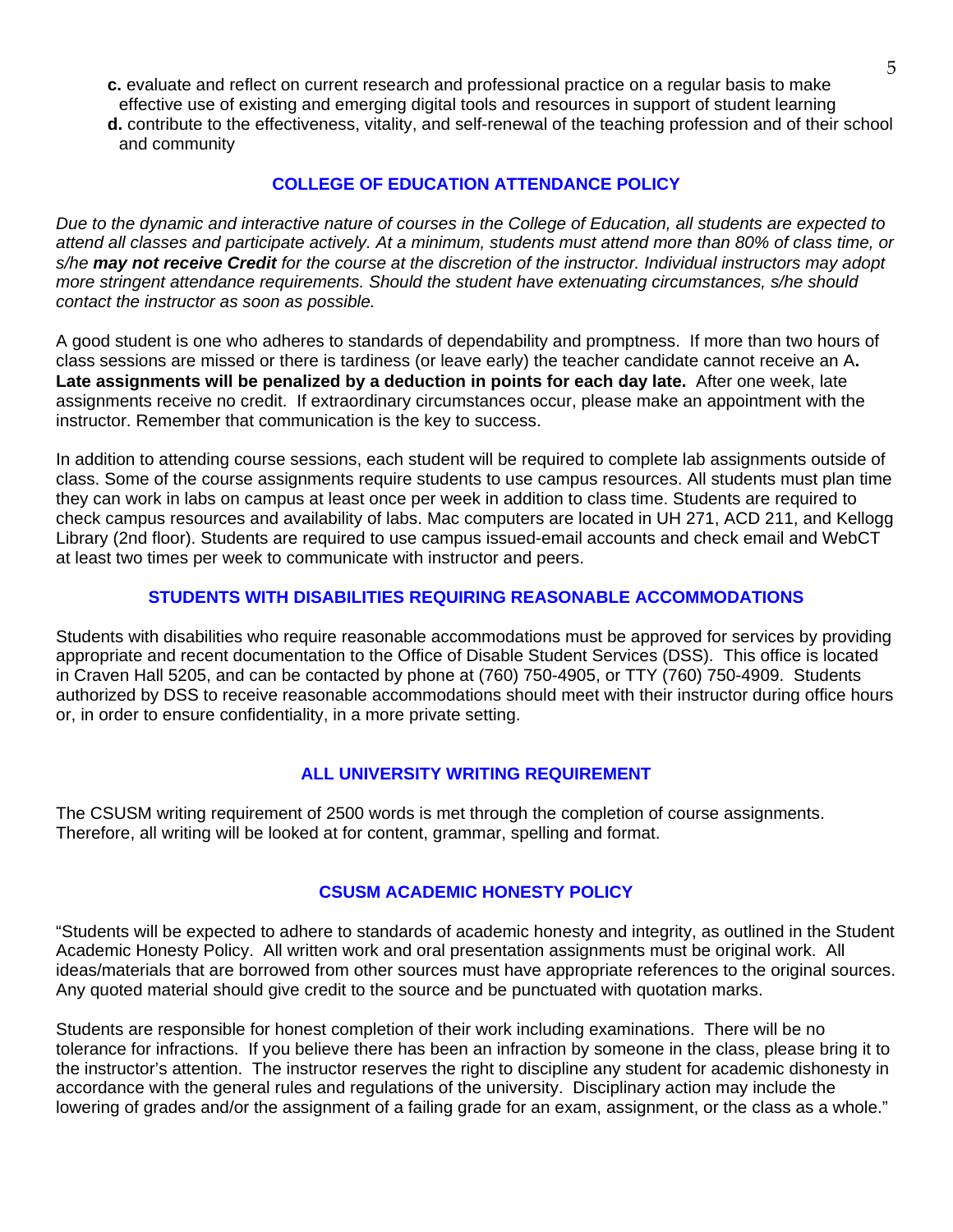Incidents of Academic Dishonesty will be reported to the Dean of Students. Sanctions at the University level may include suspension or expulsion from the University.

### **PLAGIARISM**

As an educator, it is expected that each student will do his/her own work, and contribute equally to group projects and processes. Plagiarism or cheating is unacceptable under any circumstances. If you are in doubt about whether your work is paraphrased or plagiarized see the Plagiarism Prevention for Students website http://library.csusm.edu/plagiarism/index.html. If there are questions about academic honesty, please consult the University catalog.

### **USE OF TECHNOLOGY**

Students are expected to demonstrate competency in the use of various forms of technology (i.e. word processing, electronic mail, WebCT6, use of the Internet, and/or multimedia presentations). Specific requirements for course assignments with regard to technology are at the discretion of the instructor. Keep a digital copy of all assignments for use in your teaching portfolio. All assignments will be submitted online, and some will be submitted in hard copy as well. Details will be given in class.

### **ELECTRONIC COMMUNICATION PROTOCOL**

Electronic correspondence is a part of your professional interactions. If you need to contact the instructor, email is often the easiest way to do so. Please use the e-mail that is within the WebCT Class shell to communicate with me. It is my intention to respond to all received e-mails in a timely manner. Please be reminded that e-mail and on-line discussions are a very specific form of communication, with their own nuances and etiquette. For instance, electronic messages sent in all upper case (or lower case) letters, major typos, or slang, often communicate more than the sender originally intended. With that said, please be mindful of all e-mail and on-line discussion messages you send to your colleagues, to faculty members in the College of Education, or to persons within the greater educational community. All electronic messages should be crafted with professionalism and care.

Things to consider:

- Would I say in person what this electronic message specifically says?
- How could this message be misconstrued?
- Am I sending this electronic message to avoid a face-to-face conversation?
- Have I carefully checked for spelling and grammar?
- Does this message represent my highest self?

In addition, if there is ever a concern with an electronic message sent to you, please talk with the author in person in order to correct any confusion.

When replying to a posting by another student, instructor, or guest in the Discussion area of WebCT, your reply MUST begin with the name of the person to whom you are responding. Your response MUST address one of the following: **give an example** of what the prior post had described; **provide a different perspective**  of the topic posted; OR **expand upon the idea** posted in the message by including more depth and detail.

### **Assignments and Assessment**

In order to successfully complete this course, the assignments must be completed at an acceptable level noted on assignment requirements and project rubrics. In addition to the assignments described below, performance assessment on the teacher candidate's ability to perform tasks using the software will be assessed. Because the content of this course contributes to passage of multiple TPEs, successful completion is imperative. Failure to successfully complete this course will prohibit a teacher candidate from continuing in the program beyond the first semester. The percentage of weight of each assignment is noted next to the description of the topic below.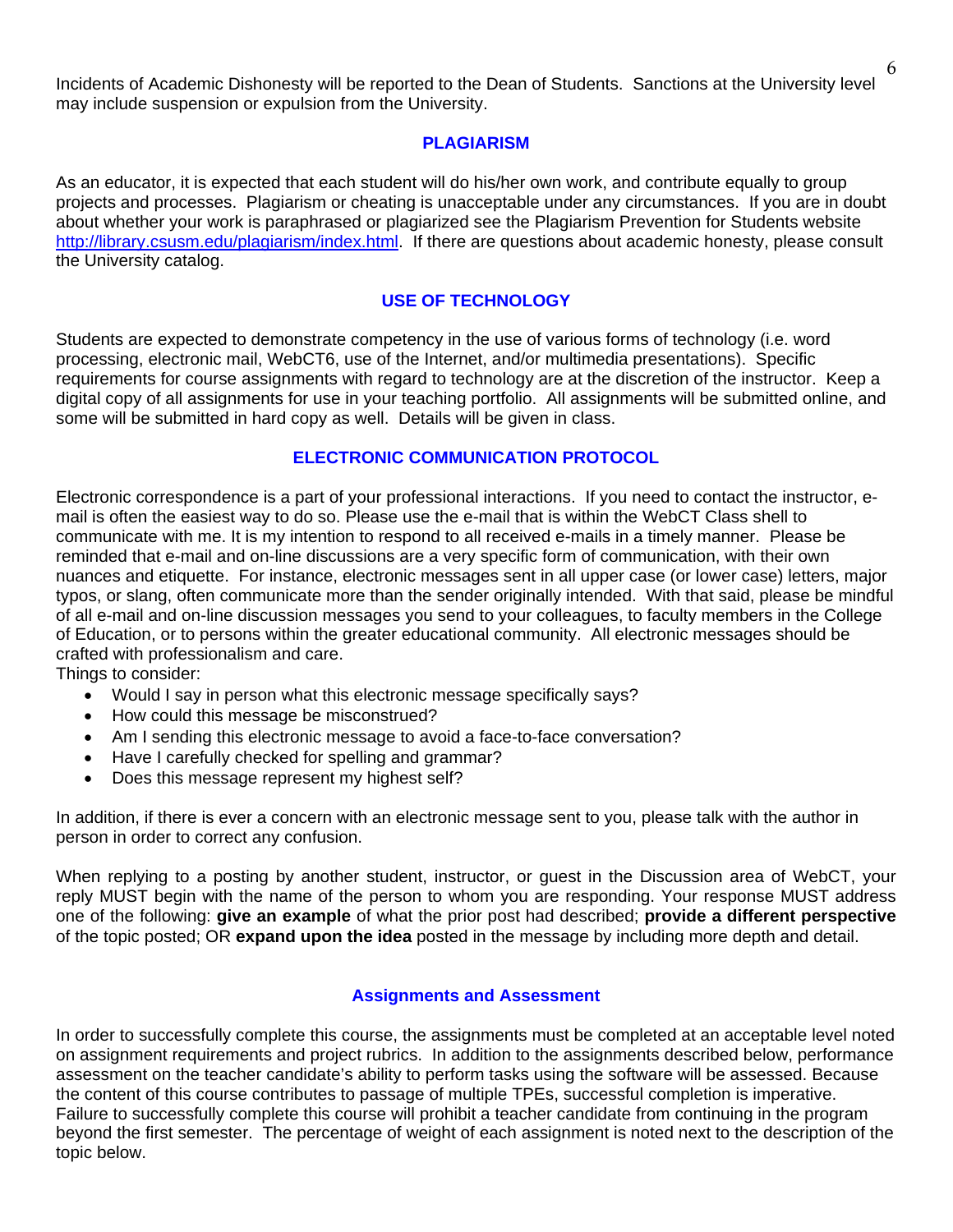# **EDUC 422A Course Assignments and Weight for Course Grades**

| <b>Assignment</b>                | <b>Description</b>                                                                                           | <b>Percent</b> |  |  |
|----------------------------------|--------------------------------------------------------------------------------------------------------------|----------------|--|--|
|                                  | All assignments are due on or before 11:00 pm                                                                | <b>of</b>      |  |  |
|                                  | on the due date listed in WebCT                                                                              | Grade<br>10    |  |  |
| Introductions                    | 1. Students write an introduction, post to the class DBD, respond                                            |                |  |  |
| Due first class                  | to at least three classmates.                                                                                |                |  |  |
|                                  | 2. Post picture on WebCT Class Roster                                                                        |                |  |  |
| <b>Ed Tech Profile</b>           | After taking the EdTechProfile assessment, students will submit a                                            |                |  |  |
| Due first class                  | file under WebCT assignments containing a chart and reflection                                               |                |  |  |
|                                  | based on their proficiencies.                                                                                |                |  |  |
| <b>Task Stream</b>               | Students join Task Stream. Post their signed scanned Statement                                               |                |  |  |
| Startup                          | of Own Work under Home in Task Stream and go to Step 4 to                                                    |                |  |  |
| Due second                       | request feedback.                                                                                            |                |  |  |
| class                            |                                                                                                              |                |  |  |
| Newsletter                       | Create an appealing, newsworthy, and interesting newsletter for                                              | 10             |  |  |
|                                  | parents with information about technology and learning in the                                                |                |  |  |
|                                  | classroom. Use of graphics, content and layout will be considered                                            |                |  |  |
| Social                           | and assessed. Must be completed in Word.                                                                     | 15             |  |  |
|                                  | Students will learn how to use social bookmarks using Delicious                                              |                |  |  |
| Bookmarking<br><b>PowerPoint</b> | Students will create a five-slide project using special features of                                          | 10             |  |  |
|                                  | the program and content related to a NETS-S student                                                          |                |  |  |
|                                  | performance indicator.                                                                                       |                |  |  |
| Spreadsheet                      | This activity provides an opportunity for students to use a                                                  | 10             |  |  |
|                                  | spreadsheet in a variety of ways to organize and present                                                     |                |  |  |
|                                  | information. Various tasks provide an opportunity for teacher                                                |                |  |  |
|                                  | candidates to reflect on educational appropriate uses of a                                                   |                |  |  |
|                                  | spreadsheet tool and differentiate between various tools for                                                 |                |  |  |
|                                  | organizing information.                                                                                      |                |  |  |
| Journal/Blog                     | On a self-created blog, students reflect on journal readings from                                            | 15             |  |  |
|                                  | Learning and Leading with Technology. The articles are                                                       |                |  |  |
|                                  | downloaded from the ISTE Web site using student membership                                                   |                |  |  |
|                                  | account. This activity supports concepts related to the NETS                                                 |                |  |  |
|                                  | standards (TPE 14). Several entries (see assignment in WebCT)                                                |                |  |  |
|                                  | are made to the journal and the document is submitted near the                                               |                |  |  |
|                                  | end of the course for credit.                                                                                |                |  |  |
|                                  | Exemplary entries are characterized by:                                                                      |                |  |  |
|                                  | • Completeness of the reflections.                                                                           |                |  |  |
|                                  | . Explanation of how the article relates to NETS-T or NETS-S.                                                |                |  |  |
|                                  | • Integration of coursework (readings + discussions) into the                                                |                |  |  |
|                                  | analysis.                                                                                                    |                |  |  |
|                                  | • Correct grammar, syntax, and spelling.                                                                     |                |  |  |
|                                  | • Correct APA.                                                                                               |                |  |  |
| Attendance &                     | Factors contributing to these points include                                                                 | 15             |  |  |
| Participation                    | 1) Prompt and complete submission of final class reflection.                                                 |                |  |  |
|                                  | 2) Active participation and positive disposition. Teacher                                                    |                |  |  |
|                                  | candidates are expected to have a positive disposition                                                       |                |  |  |
|                                  | toward teaching and learning. They should help each<br>other and create a positive classroom environment for |                |  |  |
|                                  | everyone. This means having a positive attitude in class,                                                    |                |  |  |
|                                  | being on time and actively engaged in discussions and                                                        |                |  |  |
|                                  | activities both in class and online.                                                                         |                |  |  |